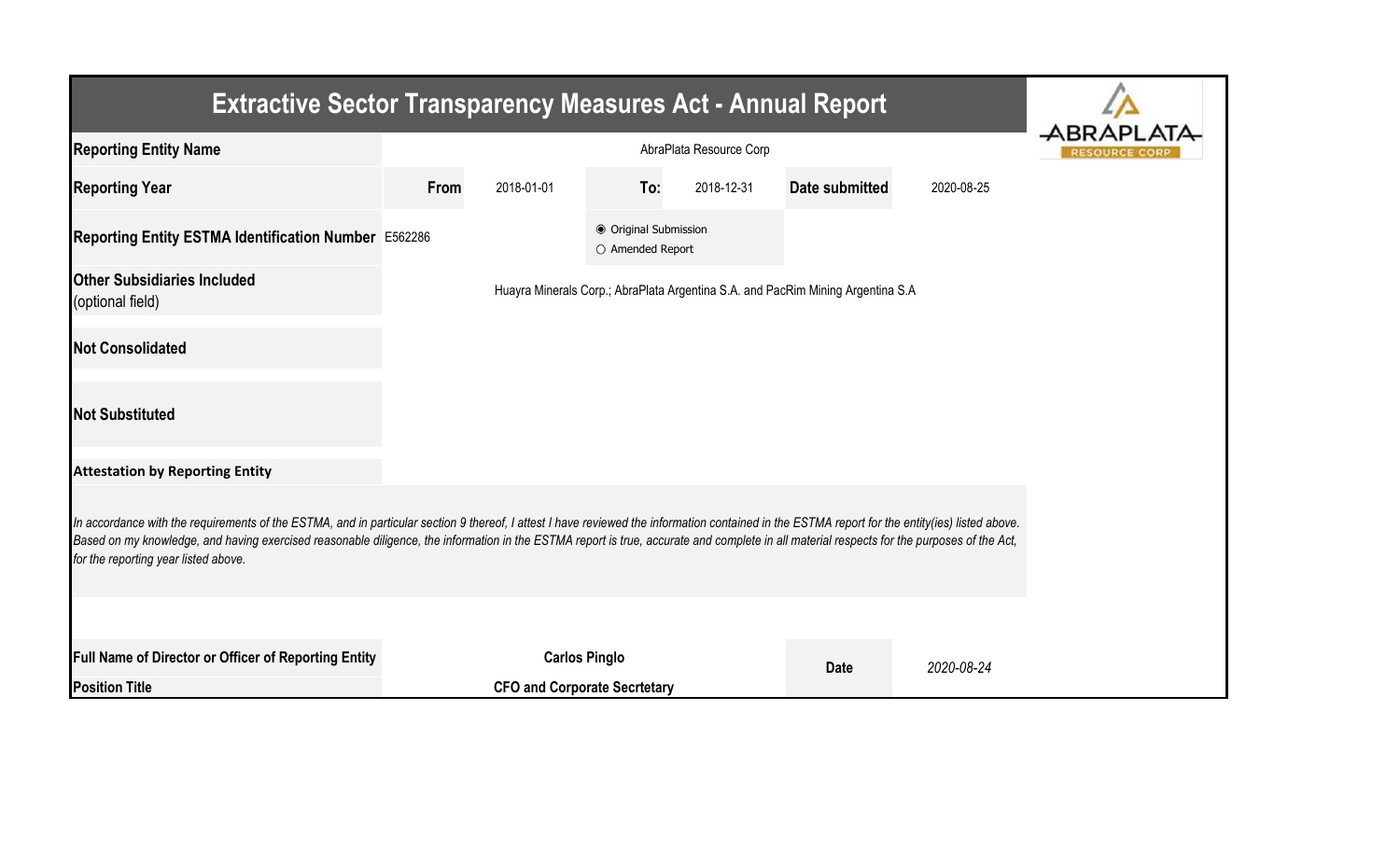| Extractive Sector Transparency Measures Act - Annual Report                                                                                                                      |                          |                                                                                 |                                           |            |       |                                |                |                  |                                               |                                      |                                                         |  |
|----------------------------------------------------------------------------------------------------------------------------------------------------------------------------------|--------------------------|---------------------------------------------------------------------------------|-------------------------------------------|------------|-------|--------------------------------|----------------|------------------|-----------------------------------------------|--------------------------------------|---------------------------------------------------------|--|
| <b>Reporting Year</b><br><b>Reporting Entity Name</b><br><b>Reporting Entity ESTMA</b><br><b>Identification Number</b><br><b>Subsidiary Reporting Entities (if</b><br>necessary) | From:                    | 2018-01-01                                                                      | To:<br>AbraPlata Resource Corp<br>E562286 | 2018-12-31 |       | <b>Currency of the Report</b>  | CAD            |                  |                                               |                                      |                                                         |  |
|                                                                                                                                                                                  | <b>Payments by Payee</b> |                                                                                 |                                           |            |       |                                |                |                  |                                               |                                      |                                                         |  |
| Country                                                                                                                                                                          | Payee Name <sup>1</sup>  | Departments, Agency, etc<br>within Payee that Received<br>Payments <sup>2</sup> | <b>Taxes</b>                              | Royalties  | Fees  | <b>Production Entitlements</b> | <b>Bonuses</b> | <b>Dividends</b> | Infrastructure<br><b>Improvement Payments</b> | <b>Total Amount paid to</b><br>Payee | Notes <sup>34</sup>                                     |  |
| Argentina                                                                                                                                                                        | Provincia de Mendoza     | Direccion General de Rentas<br>Provincia de Mendoza                             |                                           |            | 333   |                                |                |                  |                                               |                                      | 9,216 Argentinian Pesos converted at<br>0.03611         |  |
| Argentina                                                                                                                                                                        | Provincia de Salta       | Fondo Especial de Promocion<br>Minera<br>Juzgado Electoral y de Minas de        |                                           |            | 8,096 |                                |                |                  |                                               |                                      | 8,096 224,194 Argentinian Pesos converted<br>at 0.03611 |  |
| Argentina                                                                                                                                                                        | Provincia de Catamarca   | Catamarca                                                                       |                                           |            | 717   |                                |                |                  |                                               |                                      | 717 19,860 Argentinian Pesos converted<br>at 0.03611    |  |
|                                                                                                                                                                                  |                          |                                                                                 |                                           |            |       |                                |                |                  |                                               |                                      |                                                         |  |
|                                                                                                                                                                                  |                          |                                                                                 |                                           |            |       |                                |                |                  |                                               |                                      |                                                         |  |
|                                                                                                                                                                                  |                          |                                                                                 |                                           |            |       |                                |                |                  |                                               |                                      |                                                         |  |
|                                                                                                                                                                                  |                          |                                                                                 |                                           |            |       |                                |                |                  |                                               |                                      |                                                         |  |
|                                                                                                                                                                                  |                          |                                                                                 |                                           |            |       |                                |                |                  |                                               |                                      |                                                         |  |
|                                                                                                                                                                                  |                          |                                                                                 |                                           |            |       |                                |                |                  |                                               |                                      |                                                         |  |
|                                                                                                                                                                                  |                          |                                                                                 |                                           |            |       |                                |                |                  |                                               |                                      |                                                         |  |
|                                                                                                                                                                                  |                          |                                                                                 |                                           |            |       |                                |                |                  |                                               |                                      |                                                         |  |
|                                                                                                                                                                                  |                          |                                                                                 |                                           |            |       |                                |                |                  |                                               |                                      |                                                         |  |
|                                                                                                                                                                                  |                          |                                                                                 |                                           |            |       |                                |                |                  |                                               |                                      |                                                         |  |
|                                                                                                                                                                                  |                          |                                                                                 |                                           |            |       |                                |                |                  |                                               |                                      |                                                         |  |
| <b>Additional Notes:</b>                                                                                                                                                         |                          |                                                                                 |                                           |            |       |                                |                |                  |                                               |                                      |                                                         |  |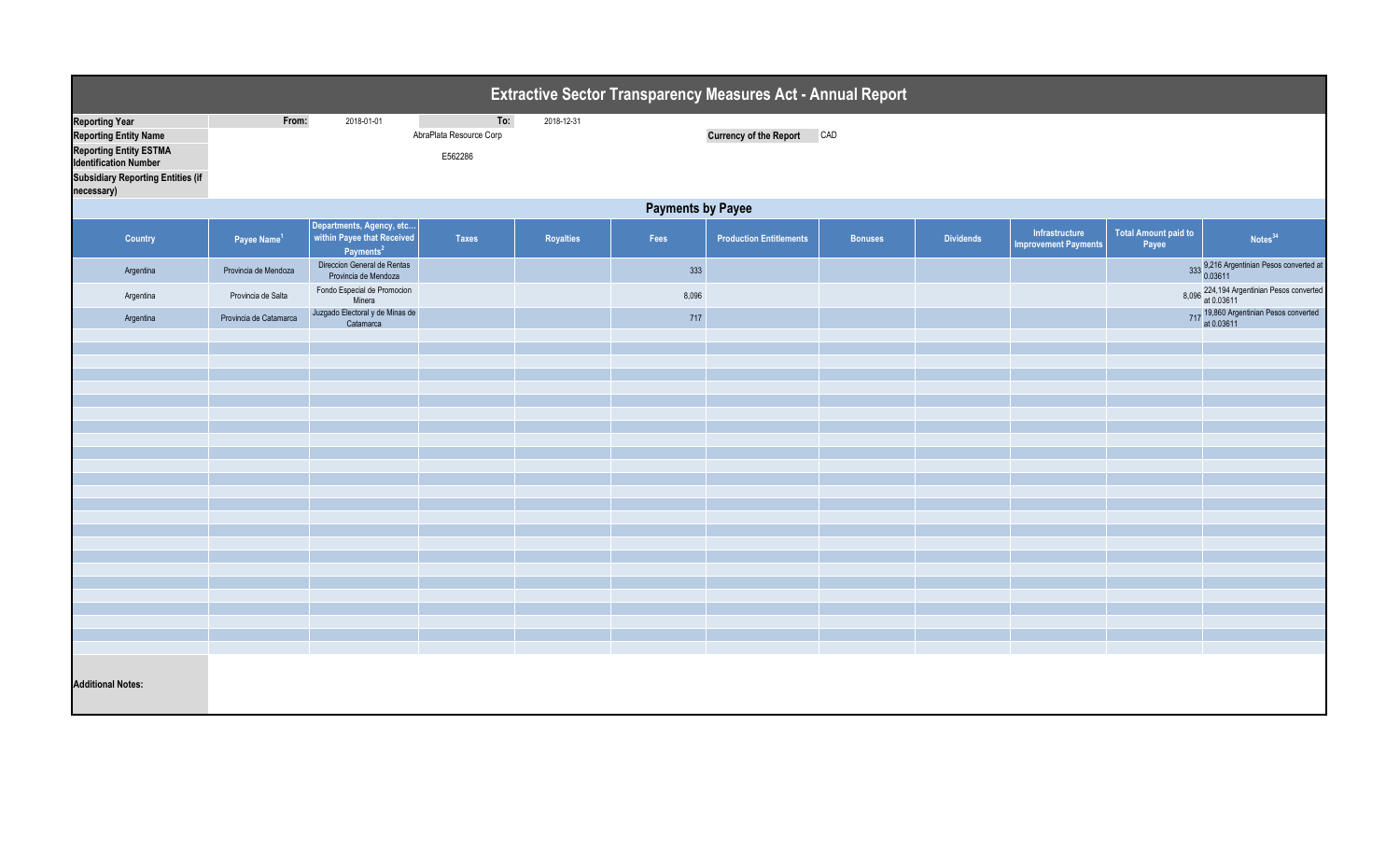|                                                                                                                                                                                  |                           |              |                                           |            | <b>Extractive Sector Transparency Measures Act - Annual Report</b> |                                   |                  |                                               |                                        |                                                      |
|----------------------------------------------------------------------------------------------------------------------------------------------------------------------------------|---------------------------|--------------|-------------------------------------------|------------|--------------------------------------------------------------------|-----------------------------------|------------------|-----------------------------------------------|----------------------------------------|------------------------------------------------------|
| <b>Reporting Year</b><br><b>Reporting Entity Name</b><br><b>Reporting Entity ESTMA</b><br><b>Identification Number</b><br><b>Subsidiary Reporting Entities (if</b><br>necessary) | From:                     | 2018-01-01   | To:<br>AbraPlata Resource Corp<br>E562286 | 2018-12-31 |                                                                    | <b>Currency of the Report CAD</b> |                  |                                               |                                        |                                                      |
|                                                                                                                                                                                  |                           |              |                                           |            | <b>Payments by Project</b>                                         |                                   |                  |                                               |                                        |                                                      |
| Country                                                                                                                                                                          | Project Name <sup>1</sup> | <b>Taxes</b> | Royalties                                 | Fees       | <b>Production Entitlements</b>                                     | <b>Bonuses</b>                    | <b>Dividends</b> | Infrastructure<br><b>Improvement Payments</b> | <b>Total Amount paid by</b><br>Project | Notes <sup>23</sup>                                  |
| Argentina                                                                                                                                                                        | Cerro Amarillo            |              |                                           | 333        |                                                                    |                                   |                  |                                               | 333                                    | 9,216 Argentinian Pesos<br>Converted at 0.03611      |
| Argentina                                                                                                                                                                        | Diablillos                |              |                                           | 5,506      |                                                                    |                                   |                  |                                               | 5,506                                  | 152,470 Argentinian<br>Pesos Converted at<br>0.03611 |
| Argentina                                                                                                                                                                        | Samenta                   |              |                                           | 3,307      |                                                                    |                                   |                  |                                               | 3,307                                  | 91,584 Argentinian<br>Pesos Converted at<br>0.03611  |
|                                                                                                                                                                                  |                           |              |                                           |            |                                                                    |                                   |                  |                                               |                                        |                                                      |
|                                                                                                                                                                                  |                           |              |                                           |            |                                                                    |                                   |                  |                                               |                                        |                                                      |
|                                                                                                                                                                                  |                           |              |                                           |            |                                                                    |                                   |                  |                                               |                                        |                                                      |
|                                                                                                                                                                                  |                           |              |                                           |            |                                                                    |                                   |                  |                                               |                                        |                                                      |
|                                                                                                                                                                                  |                           |              |                                           |            |                                                                    |                                   |                  |                                               |                                        |                                                      |
|                                                                                                                                                                                  |                           |              |                                           |            |                                                                    |                                   |                  |                                               |                                        |                                                      |
|                                                                                                                                                                                  |                           |              |                                           |            |                                                                    |                                   |                  |                                               |                                        |                                                      |
|                                                                                                                                                                                  |                           |              |                                           |            |                                                                    |                                   |                  |                                               |                                        |                                                      |
|                                                                                                                                                                                  |                           |              |                                           |            |                                                                    |                                   |                  |                                               |                                        |                                                      |
|                                                                                                                                                                                  |                           |              |                                           |            |                                                                    |                                   |                  |                                               |                                        |                                                      |
|                                                                                                                                                                                  |                           |              |                                           |            |                                                                    |                                   |                  |                                               |                                        |                                                      |
|                                                                                                                                                                                  |                           |              |                                           |            |                                                                    |                                   |                  |                                               |                                        |                                                      |
|                                                                                                                                                                                  |                           |              |                                           |            |                                                                    |                                   |                  |                                               |                                        |                                                      |